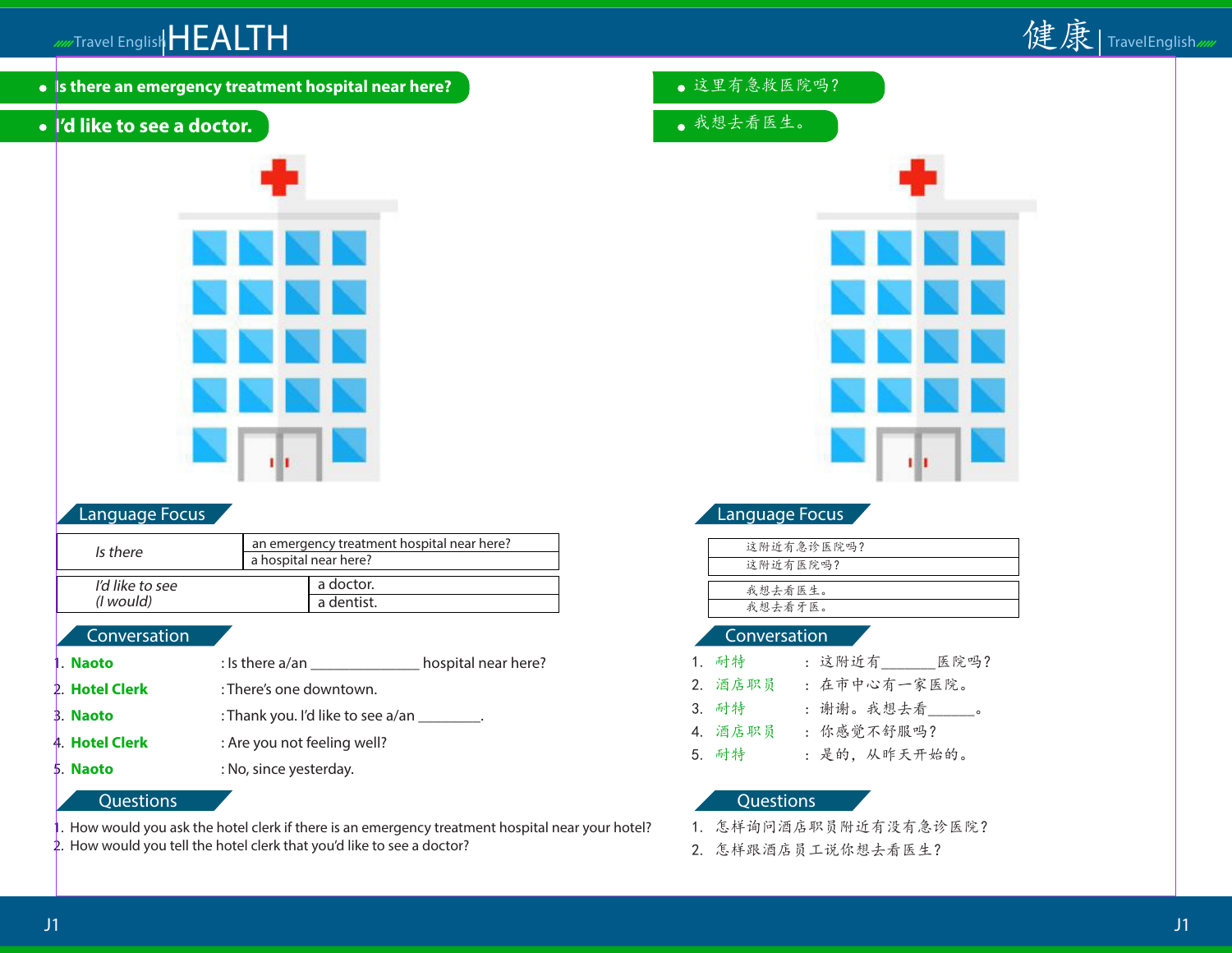# Travel English HEALTH



**Can you direct me to a good hospital?**

# **Is there anyone who speaks Chinese there?**



# Language Focus

| Can you direct me   | to a good hospital?                  |
|---------------------|--------------------------------------|
|                     | to the internal medicine department? |
|                     |                                      |
|                     | speaks Chinese?                      |
| Is there anyone who | can understand Chinese?              |

#### **Conversation**

| 1. Naoto       | : Can you direct me to ________?                |  |
|----------------|-------------------------------------------------|--|
| 2. Hotel Clerk | : You can look for the Central Medical Hospital |  |
|                | in the downtown.                                |  |
| 4. Naoto       | : Is there anyone who speaks ________?          |  |
| 5. Hotel Clerk | : I'm not sure. But, the hospital can help you. |  |
| 6. Naoto       | : Thank you so much.                            |  |

#### **Questions**

- . How would you ask the hotel clerk to direct you to a good hospital ?
- 2. How would you ask the hotel clerk if there's anyone who speaks Chinese?
- 能送我去一家好医院吗?
- 这里有懂中文的人吗?



# Language Focus

| 能送我去一家好医院吗? |
|-------------|
| 能送我去内科吗?    |
|             |
| 这里有人会说中文吗?  |
| 这里有懂中文的人吗?  |
|             |

#### Conversation

| 1. 耐特   | : 能送我去 ?             |
|---------|----------------------|
| 2. 酒店职员 | : 你可以去市中心的医药中心医院。    |
| 3. 耐特   | : 这里有人会说 ________?   |
| 4. 酒店职员 | : 我不太清楚。但是, 医院会帮助你的。 |
| 5. 耐特   | : 非常感谢。              |
|         |                      |

- 1. 怎样跟酒店职员说,让他送你去一家好医院?
- 2. 怎样问酒店职员这里有没有人会说中文?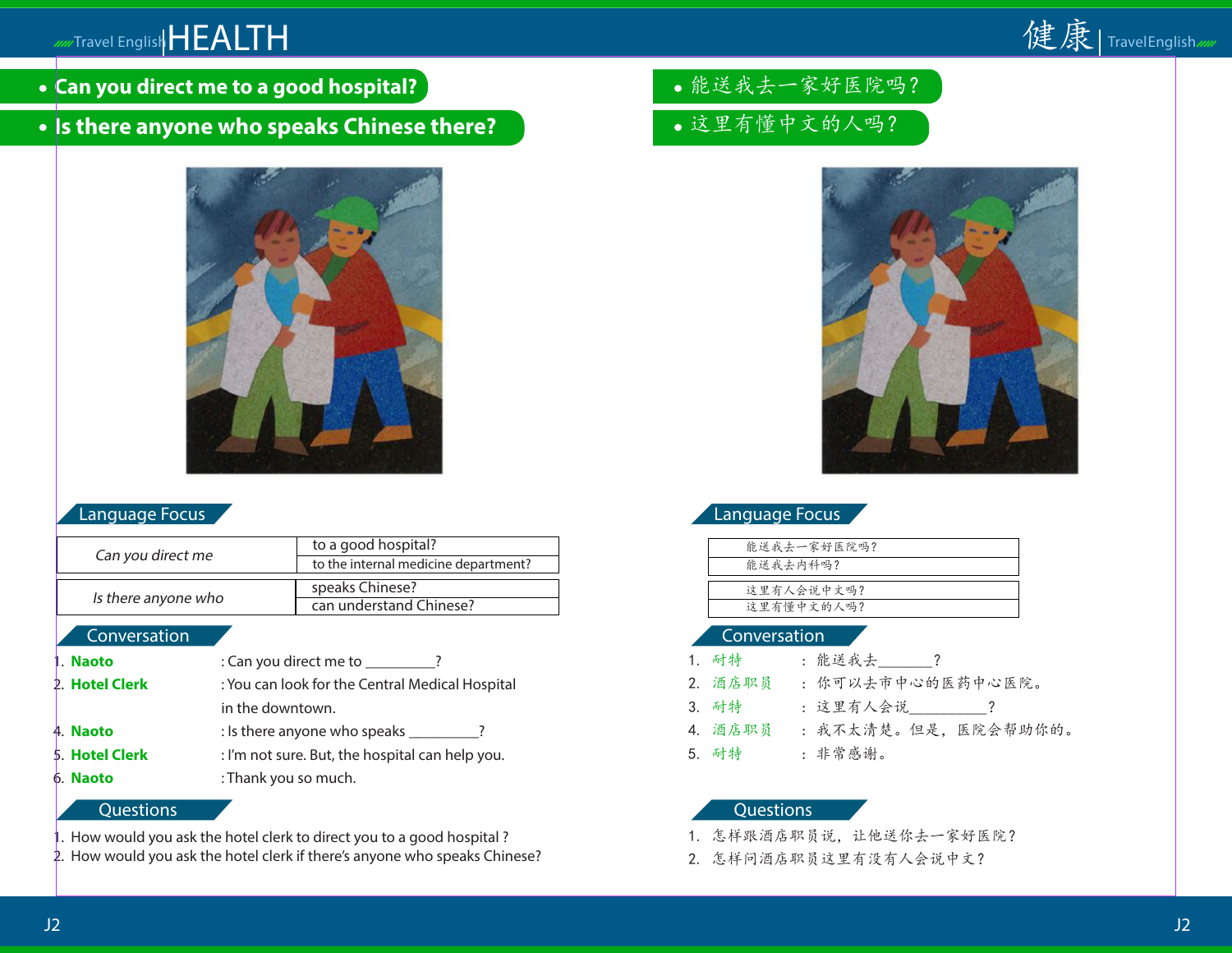

- **Please speak slowly.**
- **Can you write it down in English?**



### Language Focus

| slowly.     |
|-------------|
| Chinese.    |
|             |
| in English? |
| in Chinese? |
|             |

#### Conversation

| 1. Doctor | : What can I do for you? How are you feeling? |
|-----------|-----------------------------------------------|
|-----------|-----------------------------------------------|

- 2. **Naoto** : Please speak 1. I might not catch what you're going to tell me.<br>
2. **Doctor** : Okav. What's wrong?
- 3. **Doctor** : Okay. What's wrong?
- 4. **Naoto** : I have a fever.
- 5. **Doctor :** I see. Take this medicine for three days, after every meal.
- 

6. **Naoto** : Can you write that down in \_\_\_\_\_\_\_\_?

# **Questions**

- 1. How would you tell the doctor to speak slowly?
- 2. How would you ask the doctor if she can write something down in English?

请慢点儿说。

# 你能用英文写下来吗?



# Language Focus

| 麻烦慢点儿说。    |
|------------|
| 请说中文。      |
|            |
| 你能用英文写下来吗? |
| 你能用中文写下来吗? |
|            |

#### Conversation

| 1. 医生 | : 有什么可以帮您呢? 感觉如何?       |
|-------|-------------------------|
| 2. 耐特 | : 请说 。我听不太懂你说的话。        |
| 3. 医生 | : 好的, 怎么回事?             |
| 4. 耐特 | : 我发烧了。                 |
| 5. 医生 | : 我知道了, 这个要服用三天。每次饭后服用。 |
| 6. 耐特 | : 你能用 写下来吗?             |
|       |                         |

- 1. 怎样告诉医生让他慢点儿说?
- 2. 怎样告诉医生让他用英语写下来?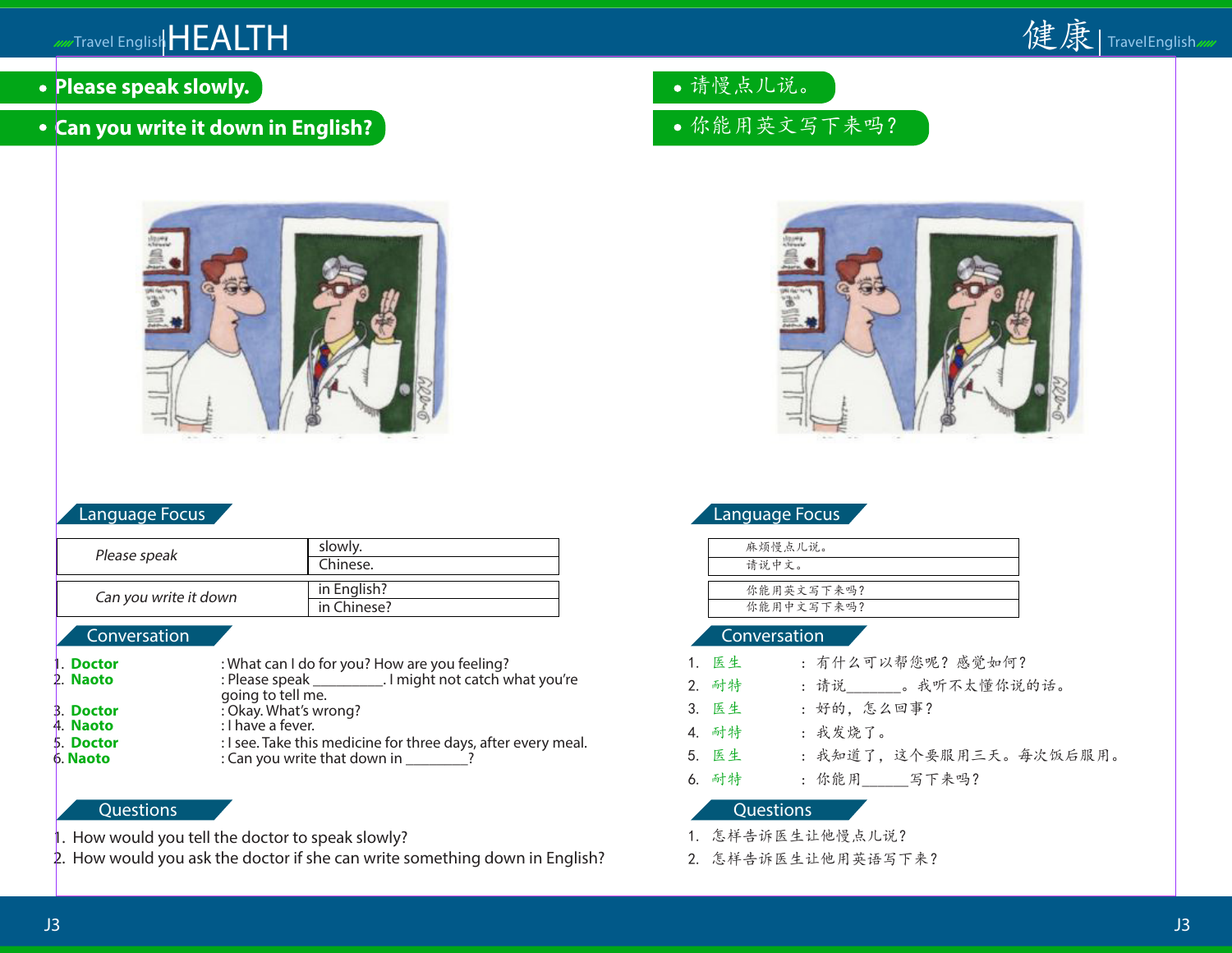

- **I have a prescription.**
- **Will my insurance cover it?**



## Language Focus

| I have a          | prescription.<br>medicine list. |
|-------------------|---------------------------------|
| Will my insurance | cover it?<br>pay for it?        |

### **Conversation**

- 1. **Naoto** : I want to buy medicine for fever.
- 2. **Pharmacist** : We have a lot of medicines for fever.
- **3. Naoto** : I have a <u>\_\_\_\_\_\_\_\_</u>.
- 4. **Pharmacist** : Can I see it?
- 5. **Naoto** : Will my insurance \_\_\_\_\_\_\_ it?

6. **Pharmacist** : I'm sorry but it won't.

#### **Questions**

- 1. How would you tell the pharmacist that you have a prescription?
- 2. How would you ask the pharmacist if the insurance covers the prescription?

我有药方。

# 我的保险包含这个吗?



## Language Focus

| 我有药方。       |
|-------------|
| 我有药单了。      |
|             |
| 我的保险包含这个吗?  |
| 我能用保险支付这个吗? |
|             |

#### Conversation

1. 耐特 : 我想买治疗发烧的药。 2. 药剂师 : 我们有很多治疗发烧的药。 3. 耐特 : 我有 。 4. 药剂师 : 我能看看吗? 5. 耐特 : 我的保险\_\_\_\_\_\_\_\_这个吗? 6. 药剂师 : 不好意思,不行。

- 1. 怎样告诉药剂师你有药方?
- 2. 怎样问药剂师保险是否包含这个药方?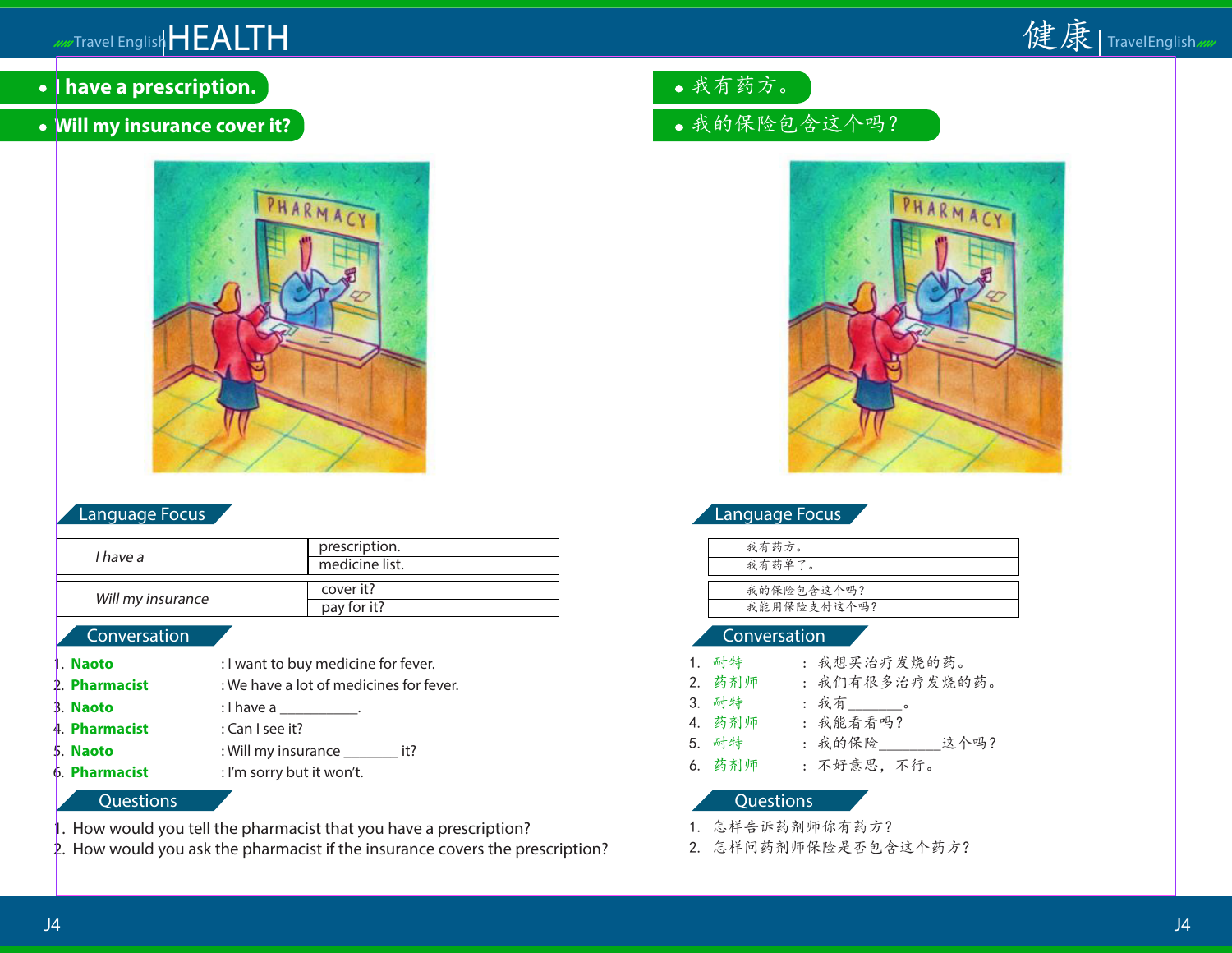

- **What's this medicine?**
- **How do I take this medicine?**



# Language Focus

| What's this   | medicine for?  |
|---------------|----------------|
|               | medicine?      |
|               |                |
| How do I take | this medicine? |
|               | this pill?     |
|               |                |

# **Conversation**

- 1. **Naoto** : What's this \_\_\_\_\_\_\_\_\_\_\_\_\_?
- 2. **Pharmacist** : This is for fever.
- 3. **Naoto** : How do I take this \_\_\_\_\_\_\_\_?
- 4. **Pharmacist** : It is written there on the doctor's prescription.
- 5. **Naoto** : Oh! Okay, thank you.

# **Questions**

- 1. How would you ask the pharmacist what the medicine is?
- 2. How would you ask the pharmacist how you can take the medicine?

# 这是什么药?

# 我该怎样服用这种药物?



# Language Focus

| 这个药是治什么的?    |
|--------------|
| 这是什么药物?      |
|              |
| 我该怎么样服用这种药物? |
| 我该怎么样服用这种药片? |
|              |

# Conversation

| 1. 耐特  | : 这是什么 ?     |
|--------|--------------|
| 2. 药剂师 | : 这是治疗发烧的药物? |
| 3. 耐特  | : 我该怎么样服用这种  |
| 4. 药剂师 | : 这里有医生的药方。  |
| 5. 耐特  | : 喔, OK, 谢谢。 |

- 1. 怎样问药剂师这是什么药?
- 2. 怎样问药剂师该如何服用这种药物?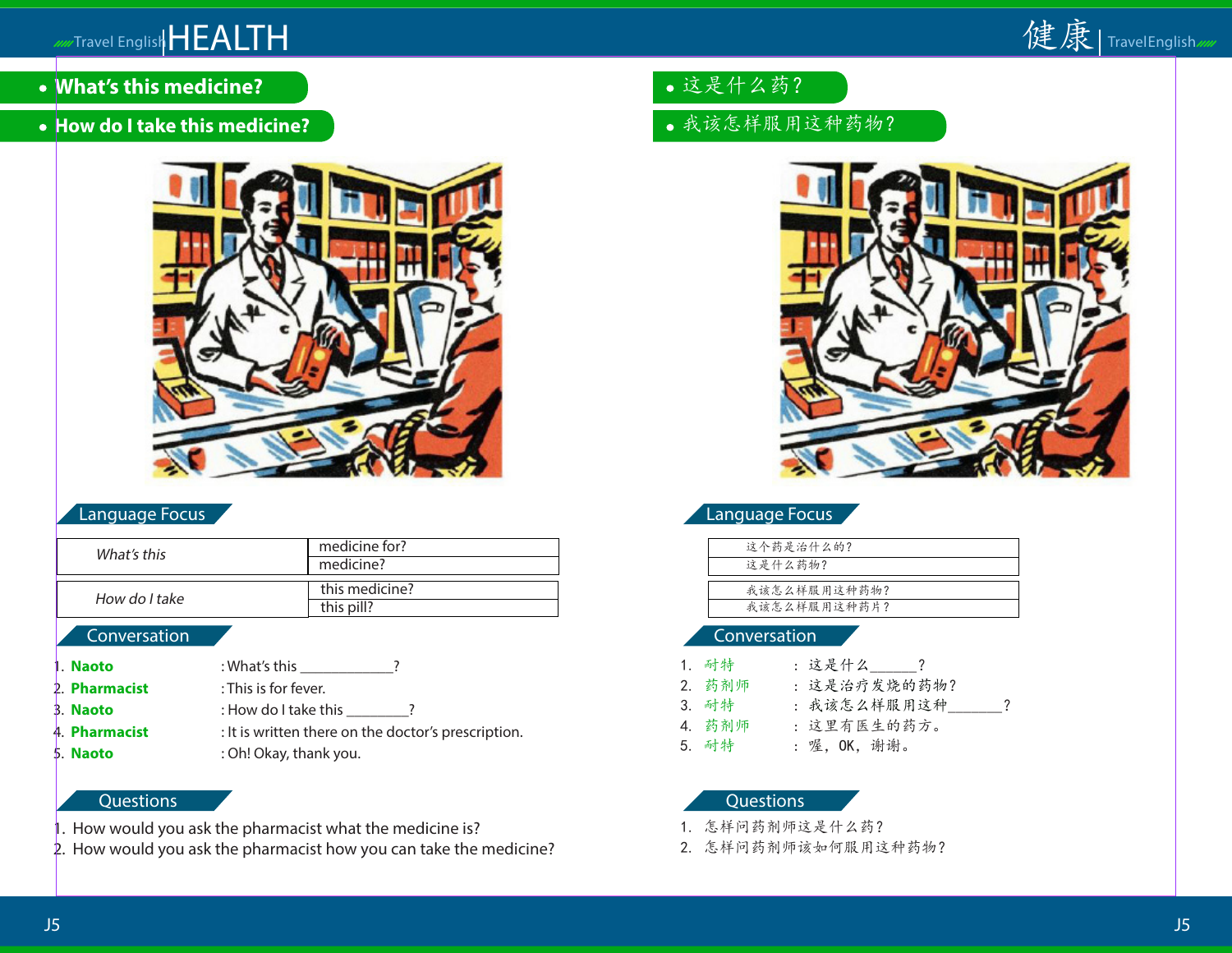# Travel English HEALTH



- **I have a fever.**
- **I have a headache.**
- **I have a stomachache.**
- **I have a diarrhea.**
- **I have a constipation.**
- **I have a cough.**



# **Conversation**

| 1. Sakito | : I'm not feeling well today.      |
|-----------|------------------------------------|
| 2. Serina | : Why?                             |
| 3. Sakito | : I have a _______________.        |
| 4. Serina | : Since when?                      |
| 5. Sakito | : It's been three days now.        |
| 6. Serina | : I think you should see a doctor. |
|           |                                    |

# **Questions**

. How would you tell someone that you have fever?

- 我发烧了。 我头痛。 我胃痛。
- 我拉肚子了。
- 我便秘了。
- 我咳嗽。



- 5. 萨卡托 : 已经有三天了。
- 6. 赛琳娜 : 我认为你应该去看看医生。

**Questions** 

1. 怎样告诉别人你发烧了?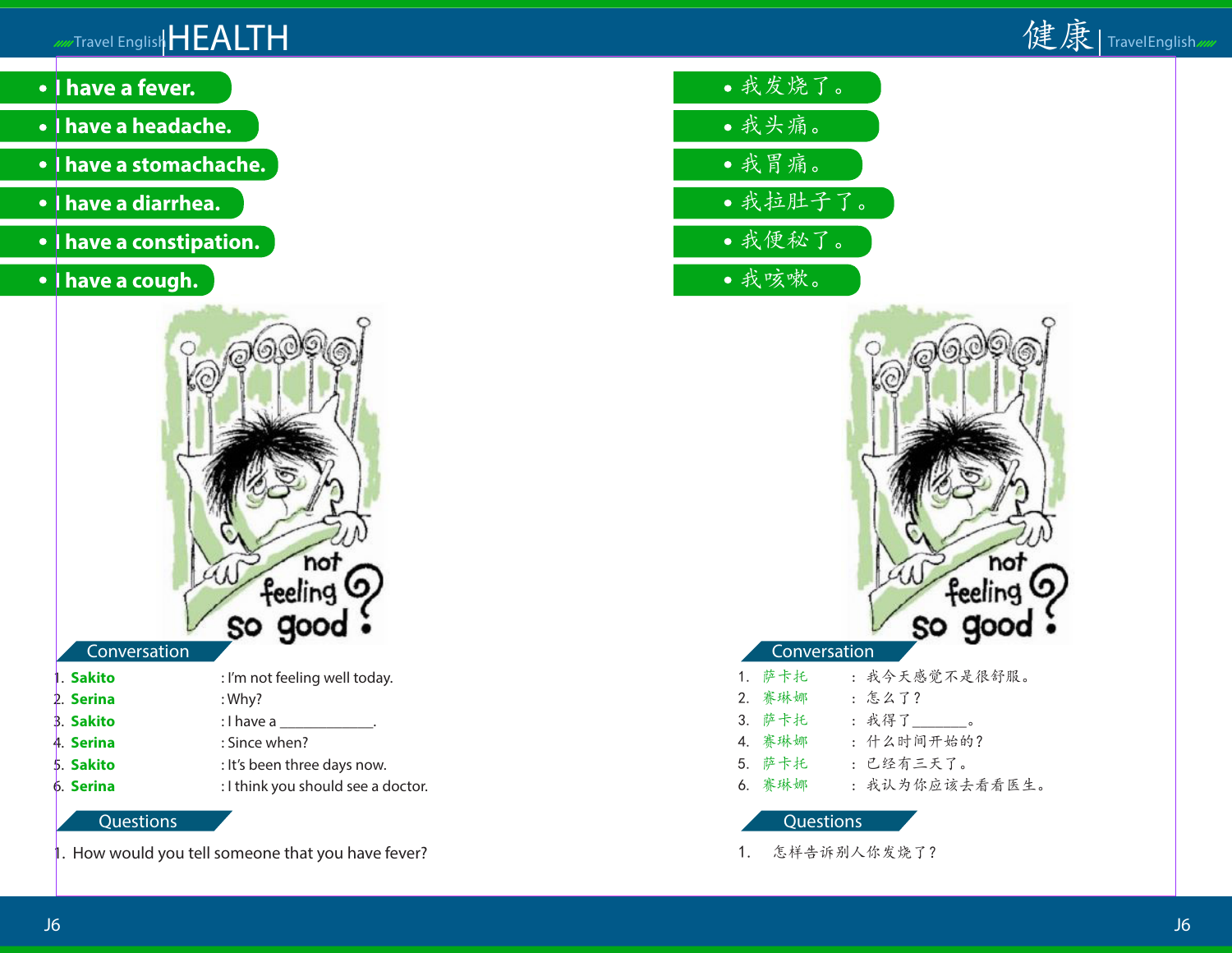

- **I feel discomfort.**
- **•** I feel cold.
- **I feel nauseous.**
- **I feel like fainting.**
- **I feel like vomiting.**
- **•** I feel queasy.



# **Conversation**

- 1. **Nurse** : How are you feeling today?
- 2. **Sakito** : I feel \_\_\_\_\_\_\_\_\_.
- 3. **Nurse** : Do you have fever?
- 4. **Sakito** : Yes. I feel pain in my stomach, too.
- 5. **Nurse** : Okay. Wait for your turn to see the doctor inside.
- 6. **Serina** : Okay. Thank you.

#### **Questions**

1. How would you tell the nurse that you feel uncomfortable?

我觉得不舒服。 我觉得冷。 我觉得恶心。 我觉得头晕。 我觉得想吐。 我觉得反胃。



### Conversation

| 1. 护士  | : 今天感觉怎么样?          |
|--------|---------------------|
| 2. 萨卡托 | : 我觉得____。          |
| 3. 护士  | : 发烧了吗?             |
| 4. 萨卡托 | : 是的。我觉得胃痛。         |
| 5. 护士  | : 好的。按照顺序, 然后进去看医生。 |
| 6. 萨卡托 | : 好的, 谢谢。           |
|        |                     |

#### Questions

1. 怎么样告诉护士你感觉不舒服?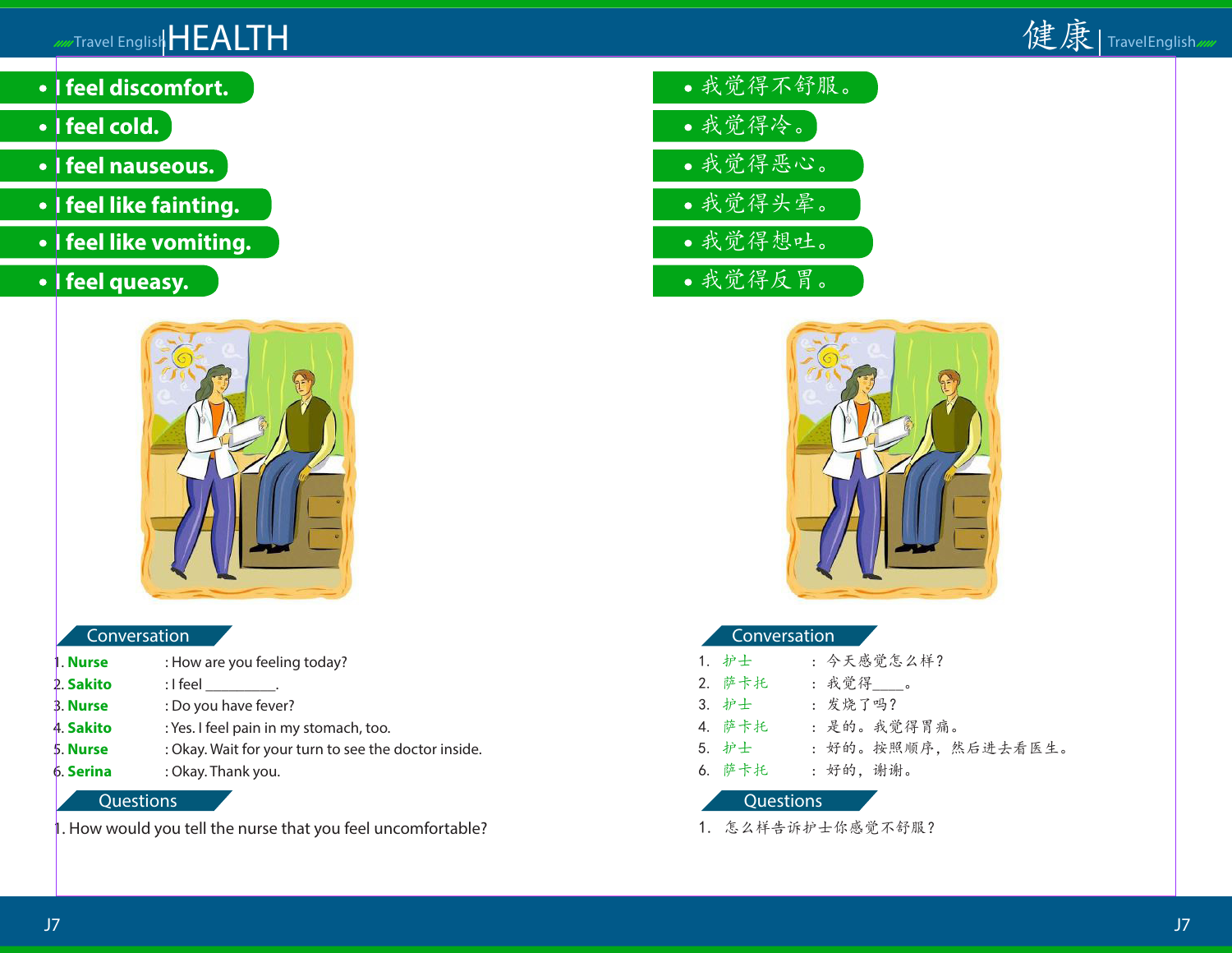# Travel English HEALTH



- **I have a bad headache.**
- **I have a splitting headache.**
- **I have a pounding headache.**
- **I have a prickly pain in my stomach.**
- **I have a squeezing pain in my stomach.**
- **I have a gripping pain in my stomach.**



"Can you describe your symptoms."

.<br>Copyrightsi<br>Denthrafti er

#### Conversation

**Sakito** : I have a common in my stomach. 2. **Doctor** : When did it start? 3. **Sakito** : It started 3 days ago. 4. **Doctor** : Have you taken any painkillers? 5. **Sakito** : Yes but the pain is still on and off. 6. **Doctor** : Okay, I'll examine now

#### **Questions**

1. How would you tell the doctor that you have a prickly pain in your stomach?

- 我头痛得厉害。
- 我有剧烈的头痛。
- 我有猛烈撞击般的头痛。
- 我胃里有刺痛的感觉。
- 我胃里有挤压般的疼痛。
- 我胃里有揪心的疼痛。



"Can you describe your symptoms."

Copyrights

#### Conversation

| 1. 萨卡托 | : 我胃里 _________。 |  |
|--------|------------------|--|
| 2. 医生  | : 什么时候开始的?       |  |
| 3. 萨卡托 | :三天之前。           |  |
| 4. 医生  | : 吃止痛药了吗?        |  |
| 5. 萨卡托 | : 吃了,但有时候还是疼。    |  |
| 6. 医生  | : 好, 我检查一下。      |  |
|        |                  |  |

#### Questions

1. 怎么样告诉医生你胃部有刺痛的感觉?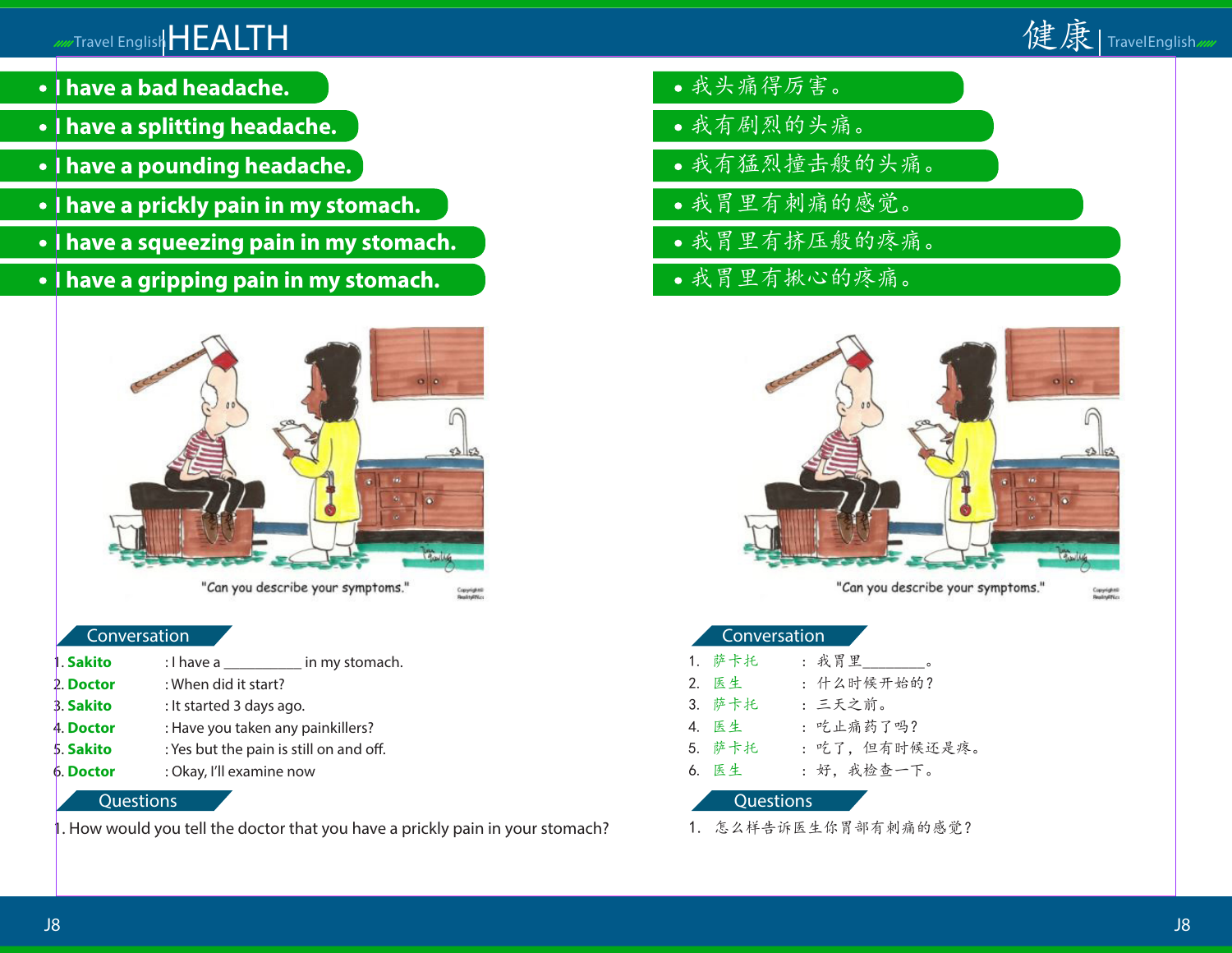

- **It hurts here.**
- **It doesn't hurt there.**
- **It hurts around here.**
- **It hurts when I touch it.**
- **It hurts to cough.**
- **It hurts every 5 minutes.**



#### Conversation

1. **Doctor** : Does it hurt on the lower part of your stomach? 2. **Sakito** : No. It doesn't hurt there. It hurts around here. 3. **Doctor** : How often does it hurt? 4. **Sakito** : It hurts \_\_\_\_\_\_\_\_\_\_\_\_\_. 5. **Doctor** : Okay, I have to take an X ray

# **Questions**

1. How would you tell the doctor that it hurts every 5 minutes?





#### Conversation

| 1. 医生  | :胃下边疼吗?             |
|--------|---------------------|
| 2. 萨卡托 | : 不是的, 那儿不疼, 那儿旁边疼。 |
| 3. 医生  | : 多长时间疼一次?          |
| 4. 萨卡托 | : ______疼一次。        |
| 5. 医生  | : 好的, 我去拿你的x光片。     |

### **Questions**

1. 怎样告诉医生每5分钟疼一次?